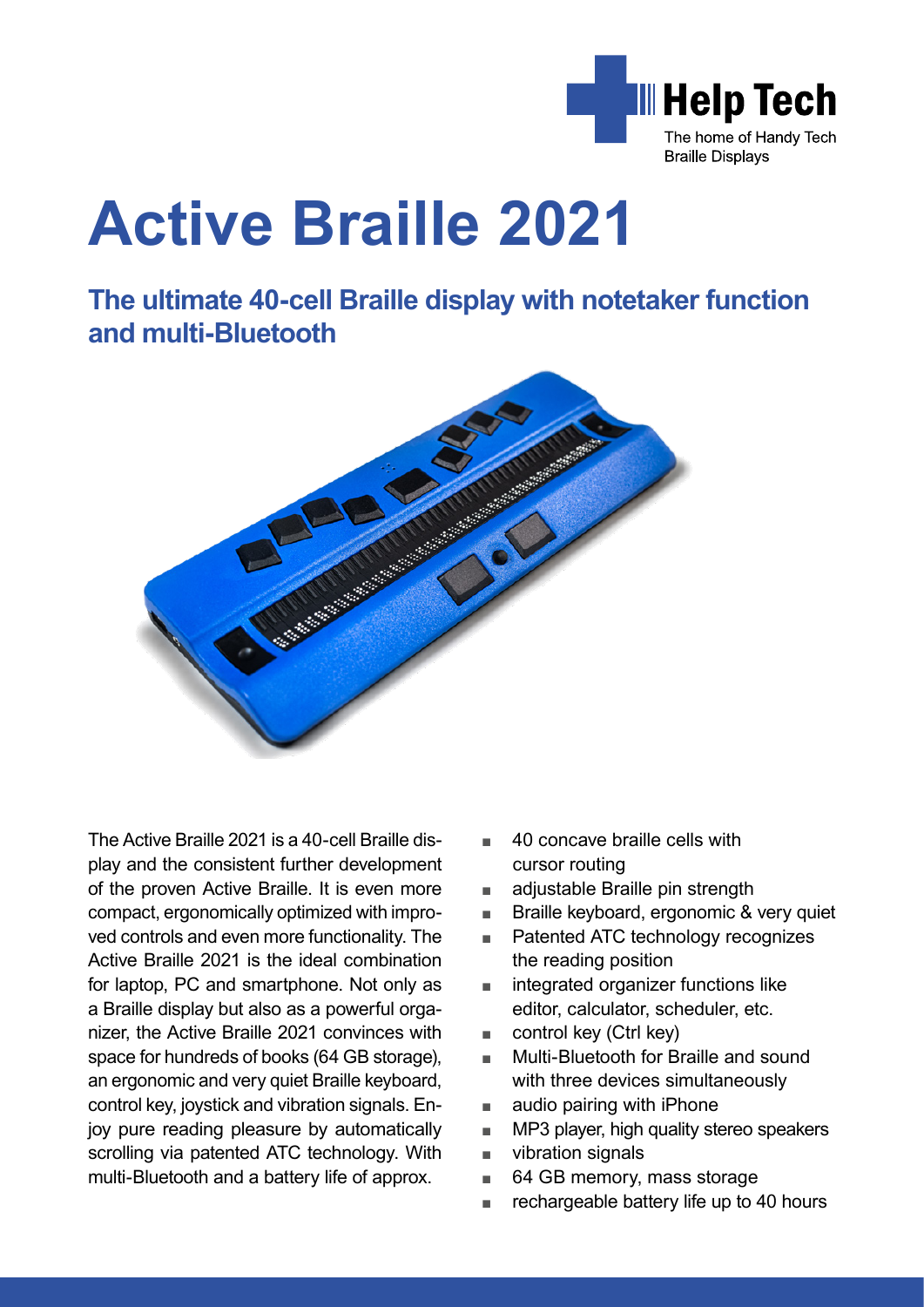# **The ideal mobile Braille display**

The Active Braille is directly usable thanks to HID technology and is immediately recognized by all screen readers e.g. JAWS, NVDA, VoiceOver. Connected via USB C, the Active Braille is controlled and charged.

## **Multi Bluetooth**

In addition to the USB-C connection, multi-Bluetooth allows wireless connection of 3 additional smart devices for Braille and audio.

# **The pure reading pleasure**

Hundreds of books (64 GB) can be read effortlessly with the patented ATC technology. No more annoying scrolling, just pure Braille reading pleasure. With 40 hours of battery life, the Active Braille 2021 is ideal for on the go or comfortable on the sofa.

# **Organizer ToGo**

Open the carrying case, switch on and off you go. Instantly, without waiting time you can make notes even while standing. The Active Braille 2021 offers comfortable notetaker functionality and many features of an organizer like scheduler, clock, alarm clock, player and MusikBraille via polyphonic sound chip.

The notes - whether in school, at university or work - can be easily transferred. Just paste them directly into an email or WhatsApp and send them off.

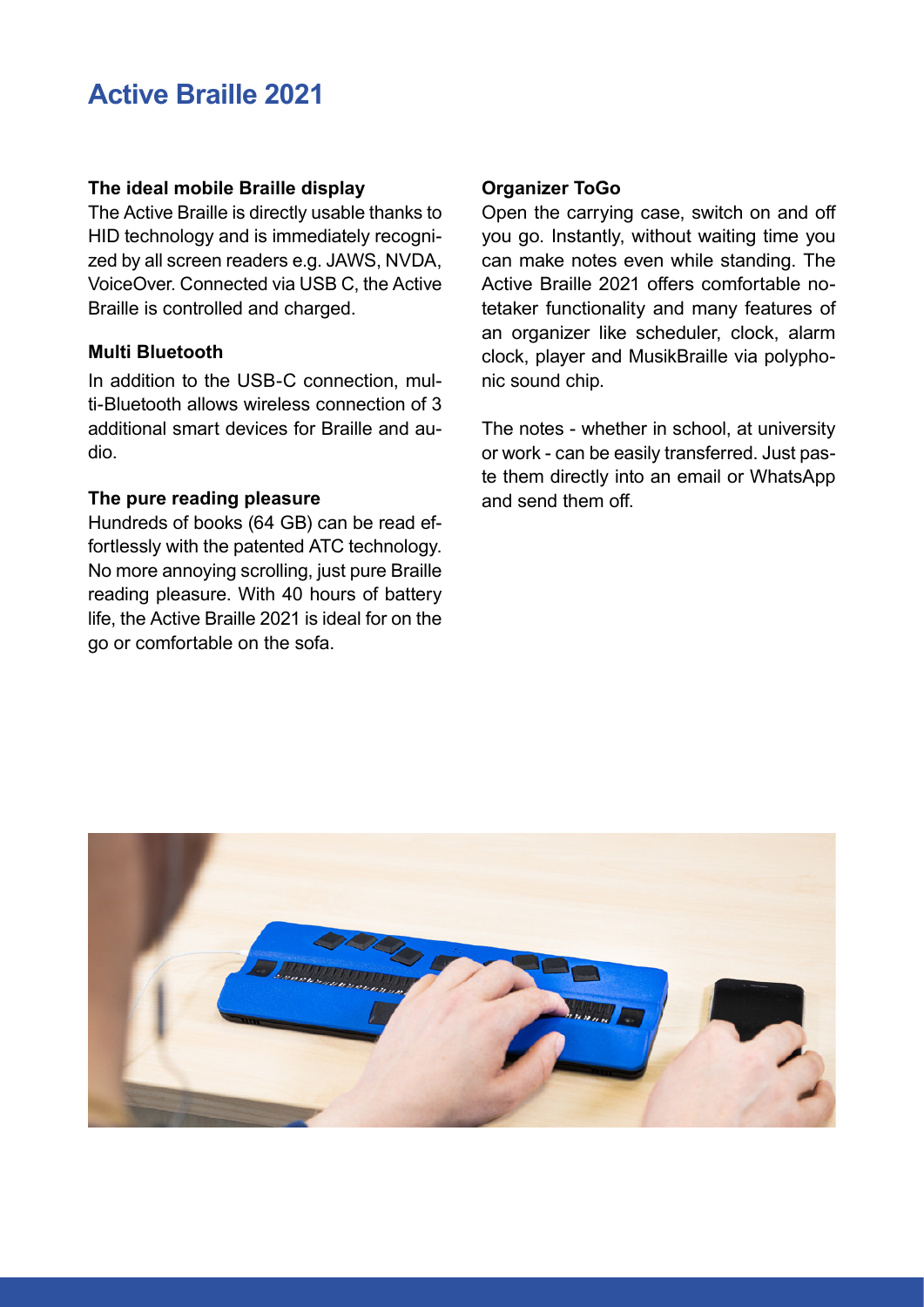### **The control center**

The additional space bar, centered between the Braille keys, can be used to enter direct control commands to the computer. The Ctrl key interrupts the speech output, for example. Even starting the screen reader is possible this way. e.g. Chord j+7+8 to start JAWS (Shift + Alt + J).

The additional space bar is especially well placed for small hands, making it easier to type notes.

# **Discrete vibration signals**

Using left/right combinations of vibrations, the Active Braille 2021 discreetly emits signals via two vibrators. With super-quiet braille keys and braille modules combined with vibration signals, the Active Braille 2021 is ideal in the classroom or at meetings. The vibration signals can also be combined with sound signals.

#### **Sound output with MP3 player**

Music, audio books or audio descriptions are played by Active Braille 2021 through high-quality stereo speakers. Entire playlists can be played while taking notes. Playback of audio books can even be done in double or triple speed